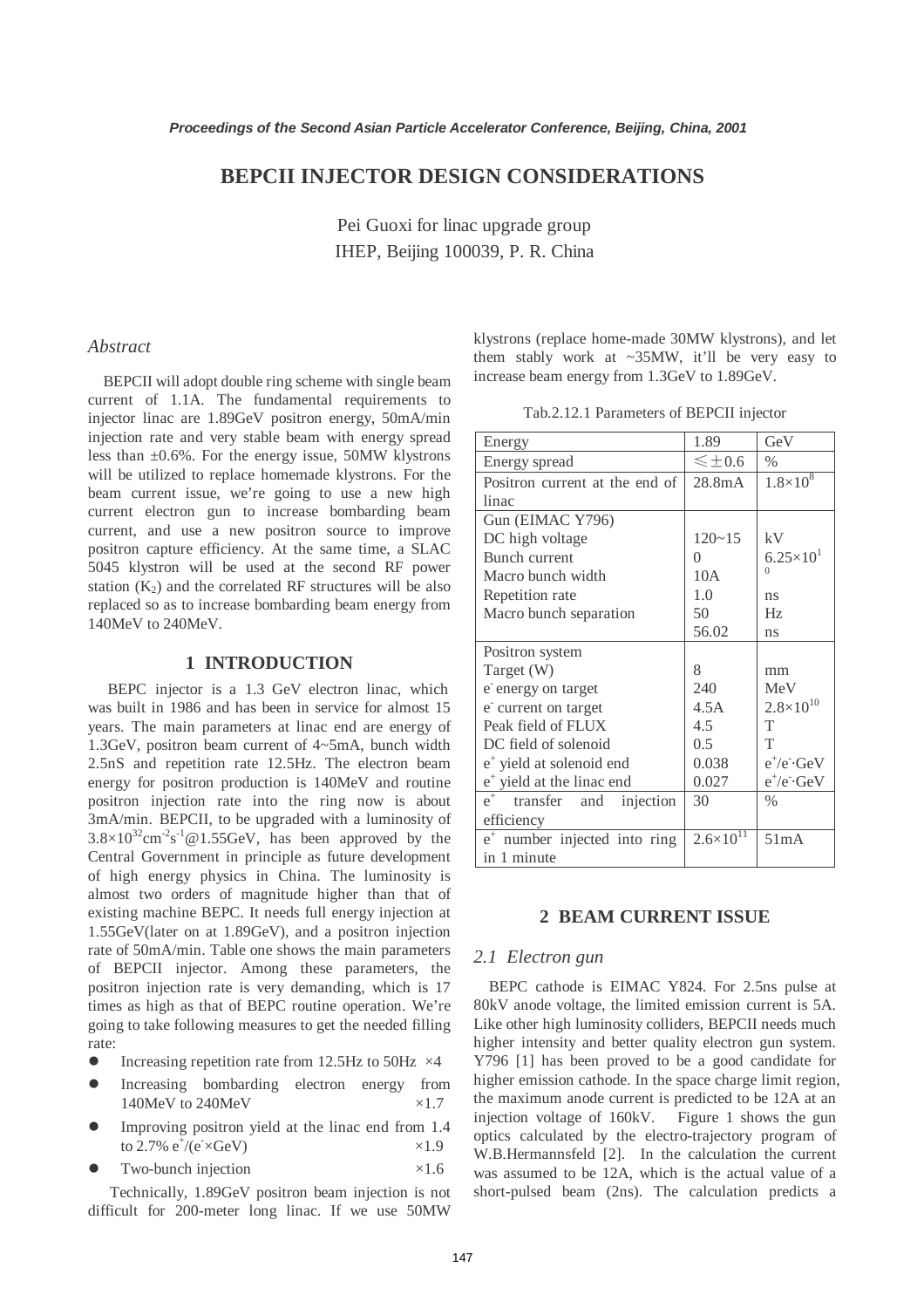perviance of 0.19 $\mu$ A/V<sup>3/2</sup> and an emittance of  $1.4\times10^{-2}$  $\pi$ (m<sub>0</sub>c·cm).





## *2.2 Electron energy for positron production*

Figure 2 shows the schematic diagram of the BEPC positron production system. There are four klystrons and eight RF acceleration structures. The pre-injector consists of an EIMAC Y824 electron gun, an S-band pre-buncher, a buncher and the first RF acceleration structure  $A_0$ driven by the HK1 klystron (30MW)  $K_1$ . Second klystron  $K<sub>2</sub>$  with SLED drives four acceleration tubes to produce the required energy for positron production. BEPC's design electron energy for positron production was 150MeV, while BEPCII is 240MeV. For the RF power source, we can use SLAC 5045 to replace the home-made HK1 klystron. We have already developed a 150MW modulator for 5045 tube and used the new RF power source in klystron gallery for previous BEPC linac energy upgrades.

Since early operation we've faced some badly sparking problems in the RF structure of this section. When we installed BEPC 250MeV section in 1986, the high power dummy loads were not properly baked and the degassing contaminated the whole RF structures. Since the new accelerating gradient will be about 20MeV/m, we have to replace the eight existing tubes with new ones.

#### *2.3 New positron production system*

BEPC positron source is also shown in Figure 2. It consists of a φ10×6 mm tungsten target, a two-coil pulsed solenoid used as flux concentrator with peak field of 2.6T, a 9m long DC solenoid with the field of 0.35T, three SLAC constant gradient acceleration structures, and power supplies, etc. Built in 1986, the maximum positron beam was about 9mA at linac end with electron beam power of 150MeV and 2.5A. The positron yield was 2.4%. But the routine positron beam is only 4~5mA now, presumably because the system or some components were suffering from aging problems and couldn't work at their design values. Some of the early design considerations

were also dissatisfactory. For example, steering coils couldn't efficiently compensate the 0.5Gs dipole field of the DC solenoid, pulsed solenoid had the potential problem of break, the system was uneasy for maintenance, etc. All these problems are now becoming the bottleneck for the BEPC operation and the further development. BEPCII will use a new system.

As acknowledged, SLC/PEPII [3] and KEKB [4] positron sources exemplify the latest positron production technology. The main difference of them is the matching device. KEKB positron source uses QWT as matching device. DAΦNE [5] positron converter is heavily based on the SLAC scheme. The capture system is essentially composed by a tapered field DC solenoid, with a peak of 1.2T, and by a pulsed coil, the SLAC design flux concentrator, which generates a solenoid field that drops adiabatically from the peak of 3.7T to zero in about 12cm.

BEPCII linac will be very similar to the Frascati one. Both are inline machines with almost the same electron beam power of 250MeV and 4A for positron production. We're going to refer to the DAΦNE positron converter as well as DC focusing system, but engineering design will be a little different, which depends on the state of art for manufacture. Figure 3 shows the EGS4 and PARMELA simulation results for both BEPC and BEPCII positron sources. Square curve is BEPCII positron yield as a function of electron beam size on target, while diamond curve and triangle  $\triangle$  of 1.6% $e^+$ /(e<sup> $\cdot$ </sup>GeV) are for BEPC design and present value separately. So if we increase DC field from 0.35T to 0.5T, the positron yield can be increased about 70% from 3.2% to 5.5%  $e^{\frac{t}{c}}$  (e<sup>-</sup>GeV) at the end of solenoid with electron beam radius of 2.5mm. The figure also shows the electron beam size makes great contribution to positron yield. Our goal is a beam radius of less than 1mm.



Figure 3 Positron yields as functions of electron beam radius

## **3 TWO-BUNCH INJECTION**

BEPC II RF frequency has been chosen as 499.8MHz, and linac frequency is 2856MHz. So the common frequency is 17.85MHZ(2856/160, 499.8/28). The minimum bunch space is 56.02ns for synchronous acceleration. According to KEKB linac experience, two-